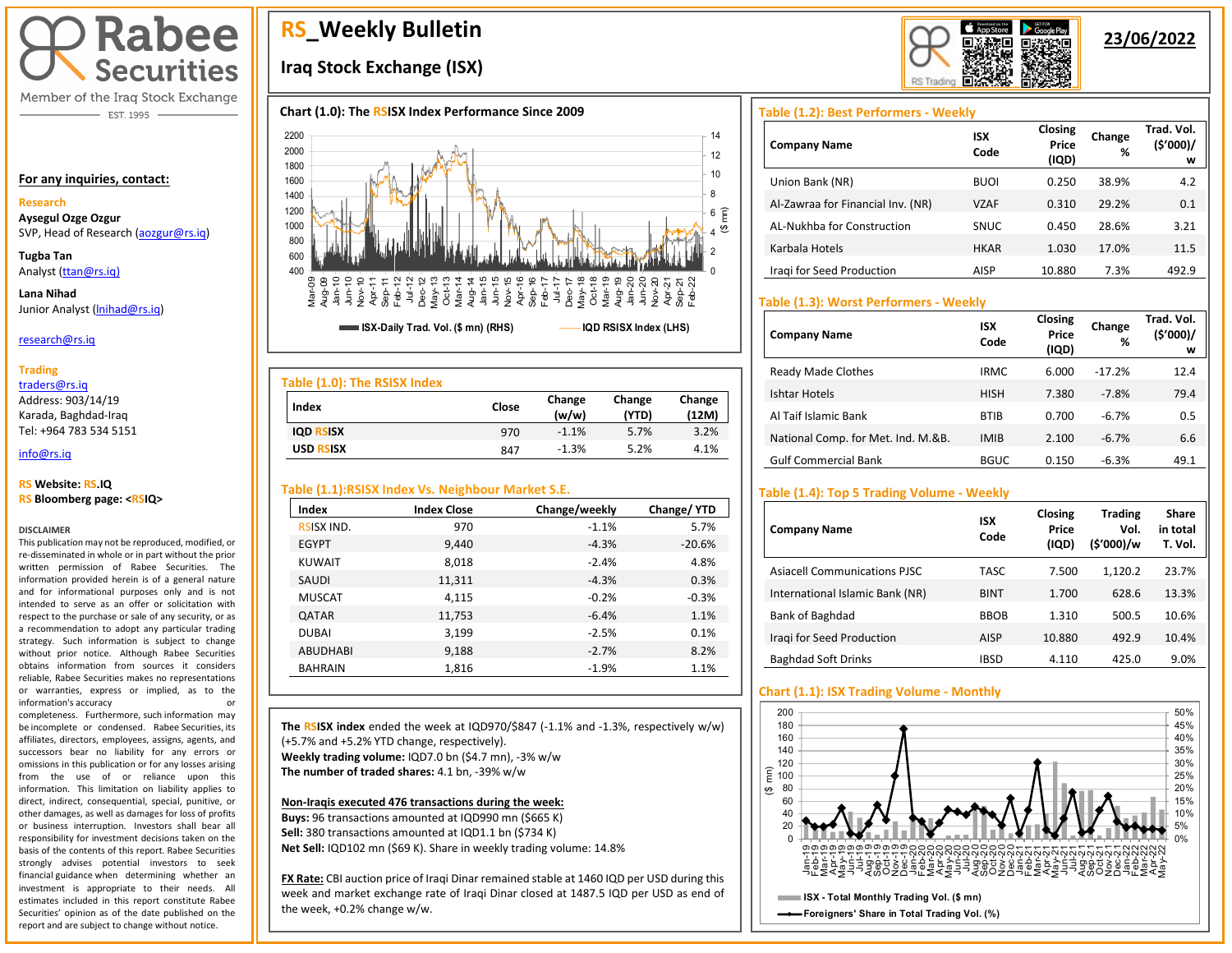



#### **Weekly News from Iraq**

#### **Politics**

• The House of Representatives revealed the full details of its extraordinary session held on Thursday. The session was headed by the Speaker of the Council, Muhammad Al-Halbousi, with the presence of 202 deputies to take the constitutional oath of the new replacement deputies and vote on amending its rules of procedure after submitting two requests to the Speaker of the Council accompanied by the signatures of 50 deputies to hold the session. (Alsumaria)

• President Barham Salih received on Tuesday a delegation of the Civil Democratic Movement, where they discussed the importance of ending the state of political obstruction in light of the challenges facing Iraq, and the need to unite the Iraqi citizens to confront challenges. (INA)

• Minister of Justice, Salar Abdulsattar, received, on Monday, the Iranian Ambassador to Baghdad, Mohammed Kadhim Al Sadiq, in his office, Baghdad. A statement by the Ministry said that Abdulsattar stressed the need for continued cooperation between the two sides. (Shafaq News)

• Iraqi National Security Advisor Qassem al-Araji met with the commander of the NATO mission, Major-General Giovanni Iannucci on Sunday. During the meeting, the discussions were focused on efforts to boost cooperation between Iraq and the NATO mission in the country, including its role in providing training and advice to the Iraqi armed forces. (Bas News)

• On Sunday, the Ministerial Council for National Security held its periodic meeting headed by the Prime Minister (PM) Mustafa Al-Kadhimi. During the meeting, the overall security situation in Iraq, and several vital files related to public security throughout the country were discussed. (PMO.iq)

• Masoud Barzani, President of the Kurdistan Democratic Party (KDP), on Monday received Olivier Decottignies, the French Consul General in Erbil, to discuss the political developments in Iraq. (Bas News)

• Kurdistan Region PM Masrour Barzani on Tuesday received a US military delegation led by Brigadier General Keith Phillips, senior military advisor to the US Embassy in Iraq. PM Barzani and the US delegation shed light on the latest developments in Iraq, including the fight against ISIS and the importance of coordination between the Peshmerga forces and the Iraqi arm. (Bas News)

• The United Nations Development Programme and the Kurdistan Region of Iraq's (KRI) Commission of Integrity have renewed a MoU to strengthen KRI's legislative and strategic anti-corruption frameworks and to enhance the investigative capacity of it in line with international principles and standards. (Iraq Business News)

• A high-level delegation from Kurdistan Region's Peshmerga Ministry arrived in Baghdad on Thursday for talks over the longpromised joint brigades. The delegation is set to meet with Iraqi Army's chief of staff and head of the Joint Operations Command to discuss closer cooperation between Erbil and Baghdad in their efforts against ISIS remnants. (Bas News)

• The World Health Organization sent medicine and medical supplies to Suleymani governorate on Monday to support the efforts of the Kurdistan Region's Ministry of Health to tackle an outbreak of cholera in the province. (Kurdistan 24)

#### **Economics**

• State Organization for Marketing of Oil (SOMO) announced Wednesday a movement to increase Iraqi oil sales in the European market, while indicating Iraq's ability to cover the needs of this market. SOMO has effective contracts for the supply of oil with European companies with a total quantity of about 600K bpd. (INA)

• Ministry of Oil announced on Monday that Basrah Gas Company (BGC) exported its first shipment of semi-refrigerated liquefied petroleum gas (LPG) through the port of Umm Qasr. BGC's managing director, Malcolm Mayes, said that the achievement is a result of the continuous hard work to achieve the strategic goal by equipping the port of Umm Qasr with the necessary chiller units to be used in export operations. (Iraqi News)

• Minister of Oil Ihsan Abdul-Jabbar Ismail confirmed on Sunday, that oil production will reach 8 mn barrels per day during 2027, while referring to the continuation of the decisions of the Federal Court related to the region's oil. Ismail said in a statement, "we currently have projects underway in all oil fields, especially in Basra province". (INA)

• Maysan Oil Company has completed the drilling of eight new wells in the Halfaya field in a record time as these drilled wells were completed by the Chinese companies (Dajin, Bohai, and Anton Oil) contracting with the main operator of the field, PetroChina, the Director General of Maysan Oil Company said. (INA)

• The Oil Exploration Company (OEC) at the Ministry of Oil announced on Tuesday, the deployment of 8 teams in four governorates to search for new reserves to increase the existing ones. (INA)

• The Kurdistan Regional government revealed its will to establish two oil and gas companies. A statement by the regional government said that the two companies are the Kurdistan Region's oil company (KROC), which will locate, discover and produce oil, as well as the Kurdistan Oil Marketing organization (KOMO). (Shafaq News)

• On Monday, the Governor of the Central Bank of Iraq (CBI), Mr. Mustafa Ghaleb Mukhif, received a delegation from the Egmont Group, to discuss Iraq's accession to the Group, aspects of bilateral cooperation between the CBI and the Egmont Group. Mr. Ghaleb stressed the keenness of the CBI to strengthen relations with international organizations concerned with combating money laundering and terrorist financing. (CBI)

• Trade Bank of Iraq (TBI) identified on Sunday, the importance of the white paper in influencing the Iraqi economy. The Executive Director of the Bank, Salem Chalabi, said during the sixth energy conference, "the white paper is a good opportunity to open a financial dialogue with the Iraqi government," noting that "the white paper contributed to the approval of vital projects since the first months of last year, and we are continuing to follow them on multiple levels, to ensure the implementation of the initial agreements." (INA)

• The Ministry of Electricity identified on Monday two types of financial commitments towards Iran, while announcing that Ministry of Oil had invested in Iraqi gas fields and this step would reduce dependence on importing Iranian gas. "Iraq's financial obligations towards Iran are two types; the first is financial dues in exchange for the supplied gas, as a formula was reached with

#### **Economics (cont.)**

the Trade Bank of Iraq (TBI) to record normal dues, and the second is other dues to contractors and companies supplying electrical power equipment," said the technical advisor to the Minister of Electricity. (INA)

İ

Į

• PM Mustafa Al-Kadhimi, received on Wednesday, the new Ambassador of the Kingdom of Norway to Iraq, Espen Lindbeck. The meeting witnessed a discussion of bilateral relations between the two countries, the development of means of cooperation in various fields, especially security, economics, and culture, and mechanisms to encourage Norwegian companies to invest in Iraq and participate in the development of the energy sector, especially joint projects related to clean energy. (PMO.iq)

• PM Mustafa Al-Kadhimi received a phone call from the PM of Australia Anthony Albanese. During the call, they discussed bilateral relations between the two countries in the security and economy fields, as well as the energy and education sectors. (PMO.iq)

• The Brazilian Ambassador to Iraq has said that there are promising opportunities to enhance relations and economic development between the two countries. Luis Evaldo Santos said that Brazil imports 80% of its fertilizer needs, and Iraq can supply this commodity to Brazil especially with its large stocks of phosphates. He added that Brazil can supply Iraq with defense technology. (Iraq Business News)

• PM Mustafa Al-Kadhimi has laid the foundation stone for the project to build 1,000 schools across Iraq. The schools will be built with support from China. Contracts for the project were signed last December with the Power Construction Corporation of China (PowerChina) and Sinotech. (Iraq Business)

• Minister of Health, Hani al-Aqabi, discussed, on Tuesday, building four medical cities and 15 hospitals throughout Iraq as part of the Chinese agreement. (Shafaq News)

#### **Iraq Stock Exchange.**

• First issued construction (Binaa) bonds with a category of IQD1.0 mn (CB10) started trading on Monday. Total weekly trading volume was IQD4,135 K (around \$2,780) (Maturity: 4 years, annual interest rate: 7%).

• Asiacell (TASC) TASC invited its shareholders to receive their cash dividends for the year 2021 starting Jun. 19. The company decided in its recent AGM to distribute 100% cash dividends (IQD1.0 dividend per share, 11.8% dividend yield). TASC recently selected MCP to provide anti-fraud and compliance monitoring solutions for Asiacell's value added services and direct carrier billing (DCB) services. MCP's combined scanner and shield solutions will allow Asiacell to detect fraudulent and non-compliant traffic on all advertising campaigns. (Iraqi News)

• Al-Mansour Bank (BMNS) resumed trading on Jun. 22 after holding its AGM on Jun. 8 in which the bank decided to distribute IQD0.04 dividend per share (8.0% dividend yield).

• Original shares of Ameen Al-Iraq Islamic Bank (BAME) resumed trading on Jun. 23 after holding its GA on Jun. 5 in which the bank decided to increase its capital through 25% rights issue to IQD250 bn. The bank also approved financing "Al-Shoruq Housing Project" in Nineveh province which requires CBI approval.

• The AGM of National Company for Tourism Investment (HNTI) has been postponed to Jun. 26 due to lack of quorum.

• Zain Al-Iraq Islamic Bank for Investment (BZII) resumed trading on Jun. 19 after being suspended from trading for its AGM (May 25) in which they discussed and approved 2017 – 2020 annual financial statements.

• Al-Ameen Estate Investment (SAEI) resumed trading on Jun. 20 after being suspended from trading for its AGM (Jun. 15) in which they discussed and approved 2021 annual financial statements and approving deducting an amount of IQD119.1 mn as a result of tax accounting for the years 2012 – 2020.

• Al-Taif Islamic Bank (BTIB) resumed trading on Jun. 22 after being suspended from trading for its AGM (Jun. 12) in which they discussed and approved 2021 annual financial statements and approved increasing board members to seven original and seven alternative board members.

• ISX suspended trading of Tourist Village of Mosul Dam (HTVM) starting Jun. 23 due to the AGM that will be held on Jun. 28 to discuss and approve 2020 annual financial statements.

• Economy Bank (BEFI) will hold its AGM on Jul .7 to discuss and approve 2020 annual financial statements. The company has been suspended from trading since Mar. 5, 2017 due to not disclosing 2018 – 2020 financial results.

#### **Table (1.5): Financial Statement Announcements (this week)**

| Sector / Company Name     | <b>ISX Code</b> |             | Profit (Loss) Before Tax (IQD '000) |                     | Profit (Loss) Before Tax (\$) |                               |                     |  |  |  |  |
|---------------------------|-----------------|-------------|-------------------------------------|---------------------|-------------------------------|-------------------------------|---------------------|--|--|--|--|
|                           |                 | 3M21        |                                     | 3M22 Y/Y Change (%) | 3M21                          |                               | 3M22 Y/Y Change (%) |  |  |  |  |
| <b>Banking Sector</b>     |                 |             |                                     |                     |                               |                               |                     |  |  |  |  |
| <b>United Bank</b>        | <b>BUND</b>     | 954.563     | 1.347.375                           | 41%                 | 651.906                       | 912.986                       | 40%                 |  |  |  |  |
| Average IQD/US\$**        |                 |             |                                     |                     | 1.464                         | 1.476                         | 1%                  |  |  |  |  |
| Sector / Company Name     | <b>ISX Code</b> |             | Profit (Loss) Before Tax (IQD '000) |                     |                               | Profit (Loss) Before Tax (\$) |                     |  |  |  |  |
|                           |                 | <b>FY20</b> |                                     | FY21 Y/Y Change (%) | <b>FY20</b>                   |                               | FY21 Y/Y Change (%) |  |  |  |  |
| <b>Banking Sector</b>     |                 |             |                                     |                     |                               |                               |                     |  |  |  |  |
| Al Mustashar Islamic Bank | BMUI*           | 6.004.540   | 192.589                             | $-97%$              | 4.816.611                     | 130.142                       | $-97%$              |  |  |  |  |
| Average IQD/US\$**        |                 |             |                                     |                     | 1.247                         | 1.480                         | 19%                 |  |  |  |  |

*Source: Iraq Stock Exchange (ISX), Iraqi Securities Commission (ISC), Rabee Securities (RS)*

*\*Audited \*\* We calculate average IQD/US\$ by calculating the average market price of IQD*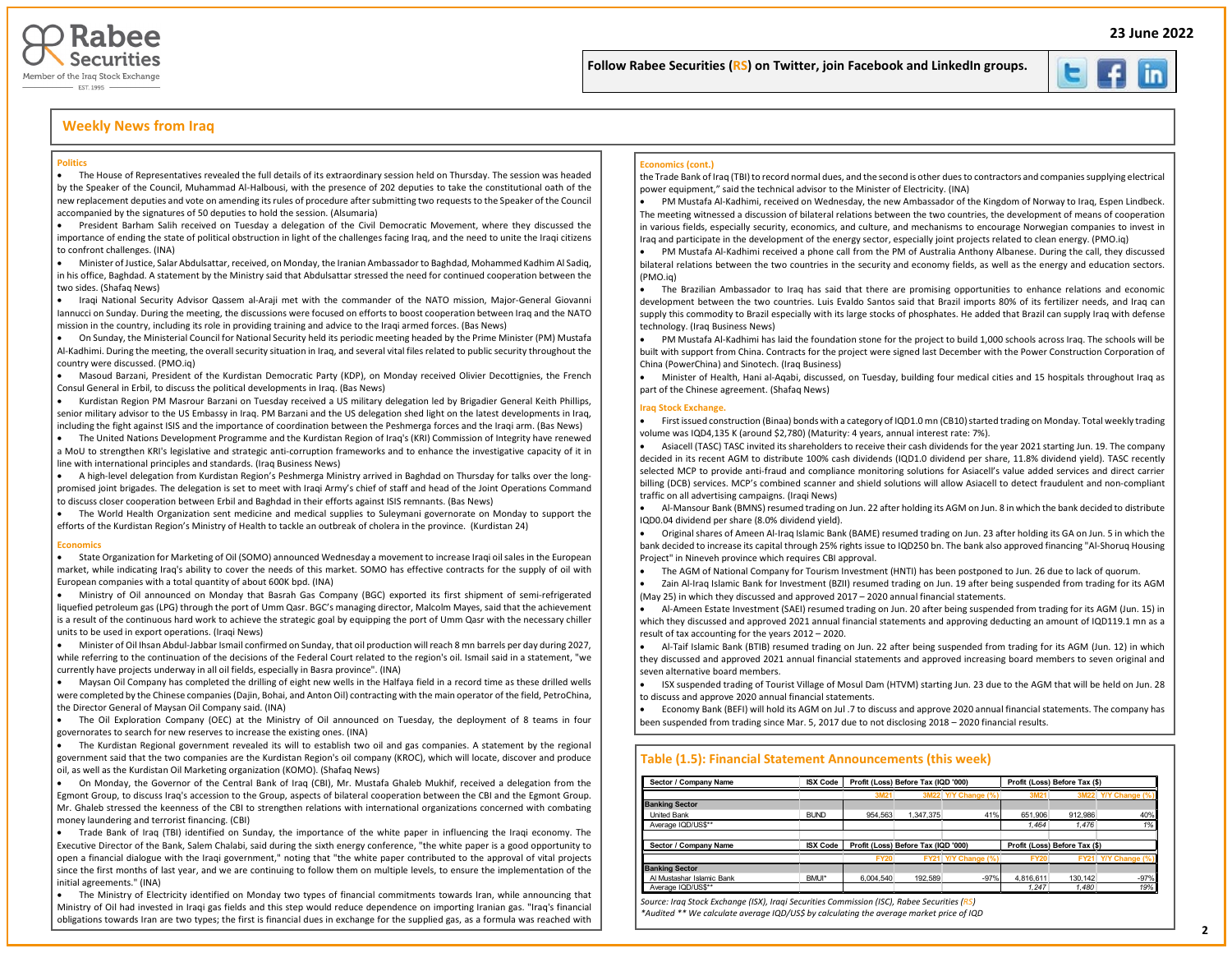

# **Weekly Charts and Tables**

#### **Table (1.6): Iraq Stock Exchage (ISX) Dividend Yields**

| Iraq Stock Exchange (ISX) - Dividend Yields                                           |      |      |      |      |                     |
|---------------------------------------------------------------------------------------|------|------|------|------|---------------------|
|                                                                                       |      |      |      |      | <b>Last Twelve-</b> |
|                                                                                       | 2018 | 2019 | 2020 | 2021 | <b>Months</b>       |
| Average Dividend Yield (%) of All ISX Stocks                                          | 1.5% | 1.1% | 0.9% | 0.7% | 0.8%                |
| Average Dividend Yield (%) of Non-Zero Dividend Yields of ISX Stocks                  | 5.2% | 4.8% | 4.8% | 4.3% | 5.1%                |
| Average Dividend Yield (%) of All Top-20 ISX Stocks (by Mcap)                         | 2.2% | 1.7% | 2.1% | 1.0% | 1.2%                |
| Average Dividend Yield (%) of Non-Zero Dividend Yields of Top-20<br><b>ISX stocks</b> | 4.8% | 3.8% | 4.8% | 7.0% | 8.2%                |

*\*As of Today*

*Note: While calculating the dividend yields for the ISX for different periods, we grouped the ISX listed companies based on the date when the shares resumed trading following the dividend distribution decision taken in the AGM.* 

#### **Table (1.7): Recent Dividend Distributions by ISX Listed Companies**

| <b>Company Name</b>                     | <b>ISX</b>  |                 | <b>Ex-dividend Ex-dividend</b> | <b>Dividend</b> | <b>Dividend</b> |
|-----------------------------------------|-------------|-----------------|--------------------------------|-----------------|-----------------|
|                                         | Code        | date            | date price                     |                 | Yield           |
|                                         |             |                 | (IQD/share)                    | (IQD/share)     | (%)             |
| Iraqi Agr. Products Marketing Meat      | <b>AIPM</b> | 4-Feb-21        | 4.60                           | 0.050           | 1.1%            |
| Iragi Agricultural Products             | <b>AIRP</b> | $23-Dec-20$     | 12.65                          | 0.500           | 4.0%            |
| <b>Iragi for Seed Production</b>        | <b>AISP</b> | $4$ -Jul-21     | 11.60                          | 0.600           | 5.2%            |
| Middle East Producing & Mark. - Fish    | <b>AMEF</b> | $2-May-21$      | 11.45                          | 0.050           | 0.4%            |
| <b>Commercial Bank of Irag</b>          | <b>BCOI</b> | $21$ -Jan- $21$ | 0.43                           | 0.025           | 5.8%            |
| <b>Al-Mansour Bank</b>                  | <b>BMNS</b> | $2-1$ un- $22$  | 0.50                           | 0.040           | 8.0%            |
| <b>Al-Mansour Bank</b>                  | <b>BMNS</b> | 20-Jun-21       | 0.58                           | 0.060           | 10.3%           |
| National Bank of Iraq                   | <b>BNOI</b> | 11-Mar-21       | 0.87                           | 0.080           | 9.2%            |
| <b>Al-Taif Islamic Bank</b>             | <b>BTIB</b> | $15$ -Jul- $21$ | 1.00                           | 0.000056        | 0.000056        |
| <b>Trust International Islamic Bank</b> | <b>BTRU</b> | 23-Mar-22       | 0.35                           | 0.010           | 2.9%            |
| <b>Baghdad Hotel</b>                    | <b>HBAG</b> | 27-Mar-22       | 8.80                           | 0.280           | 3.2%            |
| <b>Baghdad Hotel</b>                    | <b>HBAG</b> | 8-Dec-20        | 8.00                           | 0.500           | 6.3%            |
| <b>Babylon Hotel</b>                    | <b>HBAY</b> | 1-Nov-21        | 84.00                          | 1.750           | 2.1%            |
| <b>National for Tourist Investments</b> | <b>HNTI</b> | 26-Apr-21       | 8.19                           | 0.190           | 2.3%            |
| <b>Baghdad Soft Drinks</b>              | <b>IBSD</b> | 17-Apr-22       | 4.72                           | 0.250           | 5.3%            |
| <b>Baghdad Soft Drinks</b>              | <b>IBSD</b> | 25-Feb-21       | 4.60                           | 0.200           | 4.3%            |
| <b>Al-Khazer Construction Materials</b> | <b>IKHC</b> | $1-$ Sep $-21$  | 0.80                           | 0.100           | 12.5%           |
| AL-Kindi of Veterinary Vaccines Drugs   | <b>IKLV</b> | $1 - Jun-21$    | 1.60                           | 0.020           | 1.3%            |
| Ready Made Clothes                      | <b>IRMC</b> | 30-Nov-21       | 14.06                          | 0.070           | 0.5%            |
| <b>Ready Made Clothes</b>               | <b>IRMC</b> | $5 - Jan - 21$  | 10.73                          | 0.070           | 0.7%            |
| Al-Ameen Estate Investment              | <b>SAEI</b> | 22-Jun-21       | 0.77                           | 0.030           | 3.9%            |
| <b>Baghdad Passengers Transport</b>     | <b>SBPT</b> | 9-Aug-21        | 29.61                          | 1.400           | 4.7%            |
| Mamoura Real-estate                     | <b>SMRI</b> | 12-May-22       | 2.99                           | 0.060           | 2.0%            |
| <b>Asiacell Communications PJSC</b>     | <b>TASC</b> | 23-May-22       | 8.50                           | 1.000           | 11.8%           |
| <b>Asiacell Communications PJSC</b>     | <b>TASC</b> | 27-Sep-21       | 9.42                           | 0.700           | 7.4%            |

*Note:According to Iraqi securities rules, the ex-date is the last trading session before the Annual General Assembly Meeting (AGM). Shareholders who own the shares before or at the market close on the ex-date have the right to receive dividend and/or bonus shares and participate in the rights issue at the book value. We calculate dividend yields by dividing dividend per share to the closing price before the AGM.*

*Source: Iraq Stock Exchange (ISX), Iraqi Securities Commission (ISC), Rabee Securities (RS)*



#### **Table (1.8): Iraq's International Bonds**

|                                                                          | 2023 Eurobond (Coupon rate: 6.75%,<br>2 times per year, Issue Vol.: \$1.0 bn) | 2028 Eurobond (Coupon rate: 5.80%,<br>2 times per year, Issue Vol.: \$2.7 bn) |  |  |  |  |  |  |  |  |
|--------------------------------------------------------------------------|-------------------------------------------------------------------------------|-------------------------------------------------------------------------------|--|--|--|--|--|--|--|--|
|                                                                          | Price                                                                         | Price                                                                         |  |  |  |  |  |  |  |  |
| Last                                                                     | 96.5                                                                          | 91.5                                                                          |  |  |  |  |  |  |  |  |
| *As of June 23, 2022, Source: Börse Frankfurt (Frankfurt Stock Exchange) |                                                                               |                                                                               |  |  |  |  |  |  |  |  |

#### **Recent Data for Public Budget, Inflation, Net Foreign Assets of CBI and Iraq Banking Sector B/S Performance**

#### **Public Budget (in the first months of 2022 (4M22):**

Public budget revenues: +89% y/y to IQD47.1 trln (around \$31.8 bn) Public budget expenses: +35% y/y to IQD31.8 trln (around \$21.5 bn) Public budget recorded an IQD15.4 trln (around \$10.4 bn) surplus in 4M22, up by 943% y/y. (Source: MoF [website\)](http://mof.gov.iq/obs/ar/Pages/obsDocuments.aspx)

**Annual Inflation (April 2022):** +5.3% (y/y change).

**Net Foreign Assets of CBI (as of Apr. 21, 2022):** IQD101.1 trln (\$69.3 bn), +8.7% ytd.

#### **Iraq Banking Sector (As end of March 2022)**

**Total Assets:** IQD161.5 trln (\$109.9 bn), +1.0% ytd.

**Total Deposits**: IQD97.0 trln (\$66.0 bn), +0.4% ytd.

-Saving and fixed deposits: IQD26.4 trln (\$18.0 bn), +2.4% ytd.

-Current deposit accounts: IQD70.6 trln (\$48.0 bn), -0.1% ytd (constituted 72.8% of total banking sector deposits).

**Total Cash Credit Extended by Commercial Banks:** IQD52.6 trln (\$35.8 bn), -0.7% ytd.

-Private sector cash credits: -0.9% ytd to IQD29.3 trln (\$19.9 bn) (constituted 55.7% of total banking sector credits). (Source: CBI - [Economic and Statistic Data Website\)](https://cbiraq.org/)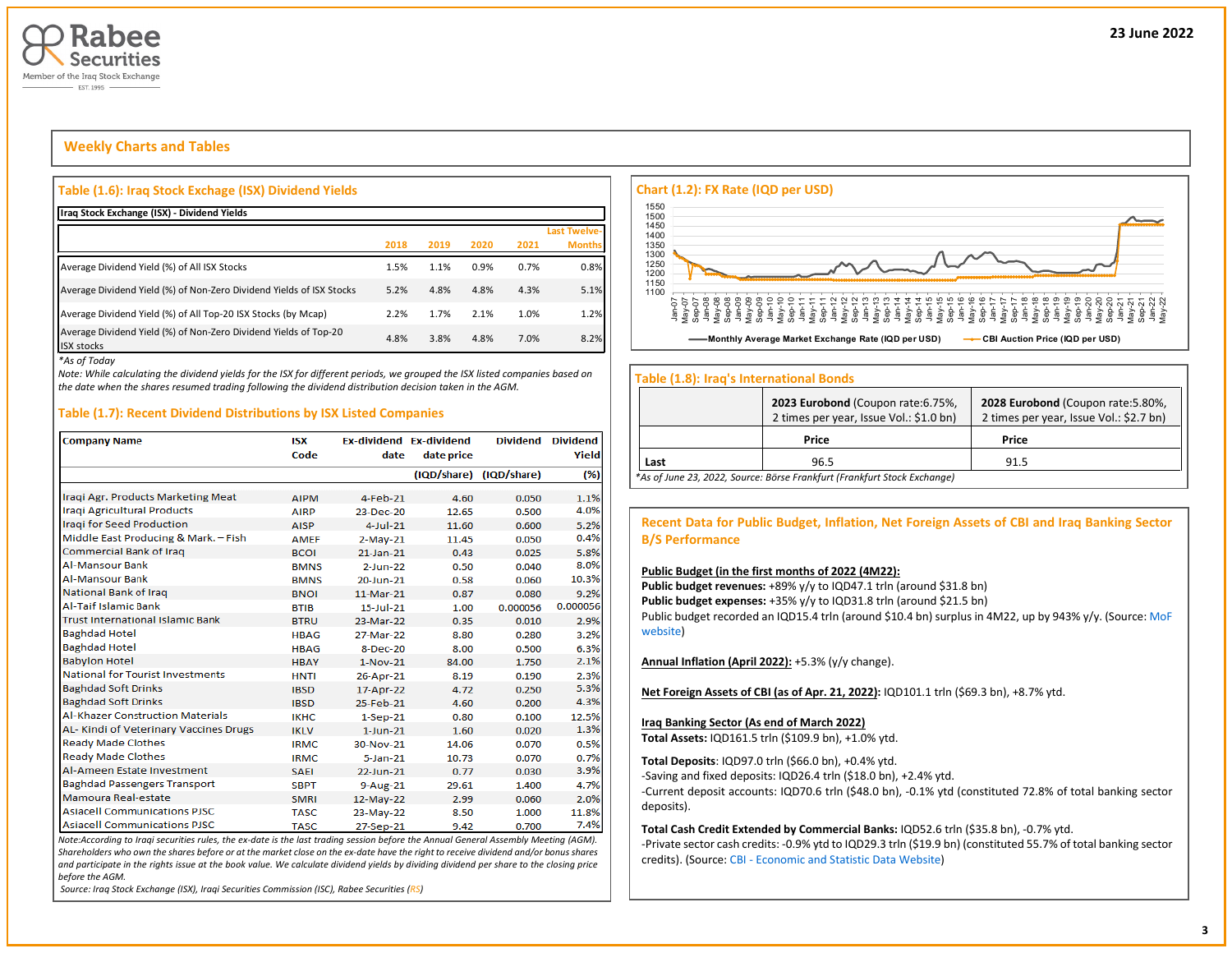# **Weekly Transactions in Brief**

#### **Table (1.9): Performance of Traded Shares**

|                                            | <b>ISX</b>  | Paid-in Capital |                  | Closing<br>Price | <b>Market Cap</b>   |       | Weekly Chg.              | <b>YTD Chg</b>           | Trading Vol. | Last                          | P/E         |         |                       | P/BV |                | Profit Before Tax (IQD mn) |          |             | BV (IQD mn) |            | <b>Note</b>              |
|--------------------------------------------|-------------|-----------------|------------------|------------------|---------------------|-------|--------------------------|--------------------------|--------------|-------------------------------|-------------|---------|-----------------------|------|----------------|----------------------------|----------|-------------|-------------|------------|--------------------------|
|                                            | Code        | (IQD mn)        | $(S \text{ mn})$ | (IQD)            | $(IQD$ mn) $(S$ mn) |       | (%)                      | (%)                      | (IQD'000)    | Fin.*<br><b>FY19</b>          | <b>FY20</b> |         | Last* FY19 FY20 Last* |      |                | <b>FY19</b><br><b>FY20</b> | Last*    | <b>FY19</b> | <b>FY20</b> | Last*      |                          |
| <b>Telecom Sector</b>                      |             |                 |                  |                  |                     |       |                          |                          |              |                               |             |         |                       |      |                |                            |          |             |             |            |                          |
| <b>Asiacell Communications PJSC</b>        | <b>TASC</b> | 310,000         | 208.4            | 7.50             | 2,325,000 1,563.0   |       | 4.5%                     | 15.6%                    | 1,666,283    | 3M22<br>15.6                  | 9.3         | 38.4    | 2.0                   | 1.8  | 1.6            | 227,837 226,395            | 72,394   | 1,372,302   | 1,292,856   | 1,470,451  |                          |
| Al-Khatem Telecoms                         | <b>TZNI</b> | 1,829,783       | 1,230.7          | 2.26             | 4,135,309 2,780.0   |       | 2.3%                     | $-1.7%$                  | 226          | 3M22<br>57.3                  | 41.4        | 891.0   | 2.3                   | 1.8  | 1.7            | 101.841<br>124.042         | 5.980    | 1,958,556   | 2,428,860   | 2,402,853  |                          |
| Total                                      |             | 2,139,783       | 1,439            |                  | 6,460,309 4,343.1   |       |                          |                          | 1,666,509    |                               |             |         |                       |      |                | 329,678 350,437            | 78.374   | 3,330,858   | 3,721,716   | 3,873,304  |                          |
| <b>Banking Sector</b>                      |             |                 |                  |                  |                     |       |                          |                          |              |                               |             |         |                       |      |                |                            |          |             |             |            |                          |
| Al-Arabiya Islamic Bank (NR)               | <b>BAAI</b> | 250,000         | 168.1            | 1.15             | 287,500             | 193.3 |                          |                          | $\Omega$     | 3M22<br>m.d.                  | m.d         | n.v     | 1.2                   | 1.2  | 12             | 384<br>358                 | $-402$   | 249,150     | 249,510     | 246,037    |                          |
| Asia Al Iraq Islamic Bank                  | BAIB        | 250,000         | 168.1            | 1.08             | 270,000             | 181.5 |                          |                          | $\Omega$     | 3M22 807.6                    | 299.0       | 1,028.3 | 0.7                   | 1.4  | 1.1            | 160<br>850                 | 1,004    | 148,513     | 149,235     | 249,166    |                          |
| Ameen Al-Iraq Islamic Bank (NR)            | <b>BAME</b> | 200,000         | 134.5            | 1.00             | 200,000             | 134.5 |                          |                          | $\Omega$     | 3M22<br>n.a                   | n.v         | n.a.    | n.a                   | 1.0  | n.a            | $-730$<br>$-1.943$         | $-427$   | 99,172      | 97,228      | 148,018    |                          |
| Al-Mashreg Al-Arabi Islamic Bank (NR)***   | <b>BAMS</b> | 250.000         | 168.1            | $\sim$           |                     |       | $\overline{\phantom{a}}$ |                          | $\Omega$     | 3M22<br>n.a                   | n.a.        | n.a     | n.a.                  | n.a. | n.a            | $-1.689$<br>2.141          | 1.418    | 96.986      | 148.823     | 201.199    |                          |
| Al-Ansari Isl. Bank for Inv.&Fin. (NR)     | <b>BANS</b> | 250,000         | 168.1            | 1.00             | 250,000             | 168.1 | $\sim$                   |                          | $\Omega$     | 3M22<br>n.a                   | n.a.        | n.a     | n.a                   | n.a. | n.a            | $-932$<br>1,337            | $-1,318$ | 243,419     | 243,777     | 243,666    |                          |
| Ashur International Bank                   | <b>BASH</b> | 250,000         | 168.1            | 0.43             | 107,500             | 72.3  | $-2.3%$                  | $-2.3%$                  | 4,048        | 9M21<br>12.9                  | 4.7         | 11.2    | 0.2                   | 0.3  | 0.4            | 5,675<br>19,271            | 9,884    | 258,681     | 273,564     | 281,735    |                          |
| <b>Babylon Bank</b>                        | <b>BBAY</b> | 250,000         | 168.1            | 0.10             | 25,000              | 16.8  |                          |                          | $\Omega$     | 3M22<br>20.8                  | n.v         | n.v     | 0.1                   | 0.1  | 0.1            | 1.581<br>$-6.864$          | 459      | 273,170     | 251,848     | 257,255    | Suspend/ISC              |
| Bank of Baghdad                            | <b>BBOB</b> | 250.000         | 168.1            | 1.31             | 327.500             | 220.2 | $-0.8%$                  | 27.2%                    | 744.511      | 3M22<br>10.3                  | 5.1         | 11.0    | 0.3                   | 0.4  | 1.0            | 10.837<br>25.775           | 12.398   | 273.641     | 278.436     | 318.872    |                          |
| Cihan Bank for Islamic & Finance           | <b>BCIH</b> | 255,000         | 171.4            | 2.29             | 583,950             | 392.6 | $\overline{\phantom{a}}$ |                          | 1,603        | 3M22<br>m.d.                  | 175.2       | 84.9    | 2.2                   | 2.1  | 2.0            | 593<br>3,925               | 898      | 291,502     | 277,986     | 288,607    |                          |
| Commercial Bank of Iraq                    | <b>BCOI</b> | 250,000         | 168.1            | 0.53             | 132,500             | 89.1  | $-3.6%$                  | $-14.5%$                 | 72,570       | 3M22<br>17.5                  | 3.1         | 10.3    | 0.4                   | 0.4  | 0.4            | 6,554<br>40,366            | 2,643    | 271,929     | 307,755     | 317,197    |                          |
| Dar Es Salaam Inv. Bank (NR)***            | <b>BDSI</b> | 250,000         | 168.1            | 0.13             | 32,500              | 21.8  |                          |                          | $\Omega$     | 3M18                          | n.e         | n.v     | n.a                   |      | 04             |                            | 2.770    |             |             | 82.201     | Suspend/ISC              |
| Economy Bank (NR)                          | <b>BEFI</b> | 250,000         | 168.1            | 0.53             | 132,000             | 88.7  | $\mathbf{r}$             | $\sim$                   | $\Omega$     | FY21<br>n.a                   | 31.7        | 23.1    | 0.5                   | 0.5  | 0.5            | 4.904<br>5.013             | 223      | 255.463     | 250.106     | 256,017    | Suspend/ISC              |
| Elaf Islamic Bank                          | <b>BELF</b> | 250,000         | 168.1            | 0.40             | 100,000             | 67.2  | $-4.8%$                  | $-9.1%$                  | 204          | 3M22<br>46.7                  | 20.7        | 82.4    | 0.2                   | 0.3  | 0.4            | 1,218<br>3,783             | $-577$   | 258,710     | 265,092     | 255,990    |                          |
| Erbil Bank for Invest. & Finance (NR)      | <b>BERI</b> | 265,000         | 178.2            | 0.11             | 29,150              | 19.6  | $\sim$                   |                          | $\mathbf{0}$ | 3M22<br>n.v                   | n.v.        | n.v.    | 0.2                   | 0.1  | 0.1            | $-3,897$<br>$-13,382$      | 2,919    | 269,596     | 275,684     | 269,710    |                          |
| <b>Gulf Commercial Bank</b>                | <b>BGUC</b> | 300,000         | 201.7            | 0.15             | 45,000              | 30.3  | $-6.3%$                  |                          | 73.057       | 3M22                          | n.v         | n.v     | 0.1                   | 0.1  | 0.1            | $-3.931$<br>106            | $-1.380$ | 306,709     | 307,172     | 306,498    |                          |
| Investment Bank of Iraq                    | <b>BIBI</b> | 250,000         | 168.1            | 0.28             | 70,000              | 47.1  | $-3.4%$                  | $-6.7%$                  | 2.730        | 3M22<br>m.d                   | 12.3        | 55.4    | 0.3                   | 0.2  | 0.3            | 17<br>5.526                | 182      | 260,626     | 265,274     | 278,732    | $\overline{\phantom{a}}$ |
| International Development Bank (NR)        | <b>BIDB</b> | 250,000         | 168.1            | 0.81             | 202,500             | 136.1 |                          |                          | $\Omega$     | 3M22<br>39.1                  | 14.9        | 9.3     | 0.8                   | 0.7  | 0.7            | 6,096<br>16,055            | 7,609    | 269,262     | 282,495     | 306,445    |                          |
| Iraqi Islamic Bank                         | <b>BIIB</b> | 250,000         | 168.1            | 0.54             | 135,000             | 90.8  |                          | 8.0%                     | 3            | 3M22<br>8.4                   | 6.2         | 15.6    | 0.4                   | 0.3  | 0.5            | 14,541<br>18,011           | 7,206    | 272,140     | 289,594     | 282,676    |                          |
| Iraqi Middle East Investment Bank          | <b>BIME</b> | 250,000         | 168.1            | 0.18             | 45,000              | 30.3  |                          | $-10.0%$                 | 23.444       | 3M22 317.8                    | n.v         | 9.3     | 0.1                   | 0.1  | 0.2            | 194<br>$-1.687$            | 720      | 267,290     | 264,891     | 265,650    | Suspend/GA               |
| Iraq Noor Islamic Bank (NR)                | <b>BINI</b> | 250,000         | 168.1            | 1.00             | 250,000             | 168.1 | $\sim$                   | $\overline{\phantom{a}}$ | $\Omega$     | 3M22<br>83.4                  | m.d.        | n.v     | 0.9                   | 1.0  | 1.0            | 3.302<br>44                | $-302$   | 253,686     | 253,585     | 249,085    |                          |
| International Islamic Bank (NR)            | <b>BINT</b> | 260,846         | 175.4            | 1.70             | 443,438             | 298.1 |                          |                          | 935.000      | FY21<br>n.v.                  | 312.4       | 217.6   | 5.0                   | 4.2  | 1.7            | $-1.897$<br>1.980          | 2,777    | 98,801      | 100,541     | 260,374    |                          |
| Al Janoob Islamic Bank (NR)                | <b>BJAB</b> | 250,000         | 168.1            | 1.00             | 250,000             | 168.1 | $\overline{a}$           | ×.                       | $\mathbf{0}$ | 3M22<br>m.d.                  | 449.6       | 22.6    | 1.0                   | 1.0  | 1.0            | 158<br>654                 | 6,604    | 250,835     | 251,329     | 262,749    |                          |
| Kurdistan International Islamic Bank       | <b>BKUI</b> | 400.000         | 268.9            | 1.30             | 520,000             | 349.6 |                          | 4.0%                     | $\Omega$     | 3M22<br>2171                  | 36.8        | 51.8    | 1.1                   | 1.0  | 0.8            | 2.362<br>12.932            | 10.610   | 400.000     | 400.000     | 630.408    |                          |
| Al-Ataa Islamic Bank (NR)                  | <b>BLAD</b> | 250,000         | 168.1            | 0.24             | 60,000              | 40.3  | $\sim$                   | 41.2%                    | $\Omega$     | 9M21<br>n.v                   | n.v.        | 18.7    | 0.3                   | 0.1  | 0.2            | $-5,101$<br>$-2.479$       | 4,318    | 239,129     | 241,633     | 243,167    | - 1                      |
| <b>Mosul Bank</b>                          | <b>BMFI</b> | 252,500         | 169.7            | 0.25             | 63,125              | 42.4  |                          | 66.7%                    | 9,367        | 3M22<br>11.8                  | 22.6        | 14.2    | 0.2                   | 0.1  | 0.2            | 4,022<br>1,709             | 1,853    | 268,461     | 269,589     | 272,852    |                          |
| Al-Mansour Bank                            | <b>BMNS</b> | 250,000         | 168.1            | 0.44             | 110,000             | 73.9  | $-4.3%$                  | $-6.4%$                  | 73,985       | 3M22<br>20.2                  | 20.3        | 11.9    | 0.6                   | 0.5  | 0.4            | 9,743<br>8,126             | 2,686    | 279,661     | 286,555     | 282,740    |                          |
| Al Mustashar Islamic Bank (NR)             | <b>BMUI</b> | 250,000         | 168.1            | 1.00             | 250,000             | 168.1 |                          |                          | $\Omega$     | 3M22<br>n.a                   | 46.3        | n.v     | n.a.                  | 1.6  | 1 <sub>0</sub> | 3.599<br>6.005             |          | 152.075     | 157,479     | 250.392    |                          |
| National Islamic Bank                      | <b>BNAI</b> | 251,000         | 168.7            | 1.02             | 256,020             | 172.1 | $\sim$                   | 2.0%                     | $\Omega$     | 3M22 100.3                    | 121.6       | 309.7   | 0.9                   | 0.7  | 0.9            | 2,035<br>3,022             | 402      | 279,186     | 275,075     | 274,944    |                          |
| National Bank of Irad                      | <b>BNOI</b> | 250,000         | 168.1            | 1.34             | 335,000             | 225.2 | 3.1%                     | 8.9%                     | 352.069      | 3M22<br>16.6                  | 11.6        | 10.3    | 0.6                   | 0.7  | 1.0            | 24,708<br>11.467           | 12.628   | 256,642     | 307,295     | 321,734    |                          |
| North Bank                                 | <b>BNOR</b> | 300,000         | 201.7            | 0.09             | 27,000              | 18.2  | $\overline{\phantom{a}}$ |                          | $\mathbf 0$  | 3M22<br>n.v                   | n.v.        | n.v.    | 0.1                   | 0.1  | 0.1            | $-2,962$<br>$-12,549$      | $-1,754$ | 265,428     | 262,467     | 253,424    | Suspend/ISC              |
| Al-Qabedh Islamic Bank (NR)                | <b>BQAB</b> | 250,000         | 168.1            | 0.24             | 60,000              | 40.3  | $\sim$                   |                          | $\Omega$     | <b>FY21</b><br>n <sub>v</sub> | 15.0        | 422.7   | 1.0                   | 0.2  | 02             | 4.629<br>$-4.042$          | 167      | 240,913     | 244.907     | 245,074    |                          |
| Al-Qurtas Islamic Bank (NR)                | <b>BQUR</b> | 250,000         | 168.1            | 1.00             | 250,000             | 168.1 | $\overline{a}$           |                          | $\Omega$     | 3M22<br>n.a                   | 89.3        | 177.5   | n.a.                  | 1.0  | 1.0            | 3,324<br>1,605             | 408      | 252,051     | 254,851     | 255,974    |                          |
| Al-Rajih Islamic Bank for Inv.&Fin. (NR)   | <b>BRAJ</b> | 250,000         | 168.1            | 1.00             | 250,000             | 168.1 |                          |                          |              | 3M22<br>n.a                   | n.v.        | 51.6    | n.a.                  | 1.1  | 1.1            | 3,591<br>$-10.282$         | 792      | 247,115     | 236,284     | 236,692    | Suspend/ISC              |
| Credit Bank of Iraq (NR)                   | <b>BROI</b> | 250,000         | 168.1            | 0.37             | 92,500              | 62.2  | $\sim$                   | $-2.6%$                  | $\mathbf 0$  | 3M22<br>n.v                   | n.v.        | n.v.    | 0.4                   | 0.3  | 0.3            | $-3,427$<br>-5,122         | 2,454    | 297,127     | 293,699     | 290,811    |                          |
| Region Trade Bank (NR)                     | <b>BRTB</b> | 250,000         | 168.1            | 1.00             | 250,000             | 168.1 | $\sim$                   |                          | $\Omega$     | 3M22<br>20.2                  | 28.6        | 17.5    | 0.9                   | 0.7  | 0.8            | 9.635<br>16.938            | 9.946    | 290,787     | 298,422     | 317,275    |                          |
| <b>Sumer Commercial Bank</b>               | <b>BSUC</b> | 250,000         | 168.1            | 0.27             | 67,500              | 45.4  | $\sim$                   | $-28.9%$                 | 200.335      | 3M22 126.4                    | 93.7        | 41.4    | 0.5                   | 0.4  | 0.3            | 1.187<br>1.255             | $-629$   | 269,468     | 262,926     | 263,368    |                          |
| Al Taif Islamic Bank for Invest. & Finance | <b>BTIB</b> | 100,000         | 67.2             | 0.70             | 177,100             | 119.1 | $-6.7%$                  | $-30.0%$                 | 671          | 3M22 341.2                    | 75.9        | 157.8   | 1.8                   | 1.0  | 07             | 622<br>2.518               | $-515$   | 102,081     | 155,848     | 251,943    |                          |
| Trans Iraq Bank for Investment             | <b>BTRI</b> | 264,000         | 177.5            | 1.00             | 264,000             | 177.5 | $\sim$                   | $\sim$                   | $\mathbf 0$  | 3M22 133.6                    | 61.9        | n.v.    | 0.7                   | 0.7  | 1.0            | 1,641<br>3,755             | $-163$   | 266,941     | 268,194     | 264,652    | Suspend/GA               |
| Trust International Islamic Bank (NR)      | <b>BTRU</b> | 250,000         | 168.1            | 0.34             | 85,000              | 57.1  | $\sim$                   | $0.0\%$                  | $\Omega$     | 3M22<br>484                   | 17.2        | 57.6    | 0.4                   | 0.3  | 0.3            | 5.977<br>1 972             | 1.019    | 237,112     | 251,439     | 257.285    |                          |
| <b>United Bank</b>                         | <b>BUND</b> | 300,000         | 201.7            | 0.08             | 24,000              | 16.1  | $\sim$                   | $-27.3%$                 | 20,202       | 3M22<br>n.v                   | 53.6        | 10.3    | 0.1                   | 0.1  | 0.1            | $-2.058$<br>540            | 1,347    | 303,472     | 303,635     | 307,517    |                          |
| Union Bank (NR)                            | <b>BUOI</b> | 252,000         | 169.4            | 0.25             | 63,000              | 42.4  | 38.9%                    | $-13.8%$                 | 6.296        | 3M22<br>44.9                  | 85.6        | 30.7    | 0.3                   | 0.3  | 0.2            | 1,089<br>1.890             | 2,043    | 262,683     | 263,506     | 267,182    |                          |
| World Islamic Bank (NR)                    | <b>BWOR</b> | 250,000         | 168.1            | 1.00             | 250,000             | 168.1 |                          |                          | $\Omega$     | 3M22<br>n.v.                  | 193.4       | 44.4    | 1.0                   | 1.0  | 09             | $-50$<br>1,522             | 2,939    | 251,080     | 252,679     | 266,241    | Suspend/GA               |
| Zain Al-Iraq Islamic Bank (NR)             | <b>BZII</b> | 250,000         | 168.1            | 0.34             | 85,000              | 57.1  |                          |                          | $\Omega$     | 3M22<br>n.v                   | n.v.        | 21.7    | 0.4                   | 0.4  | 0.3            | $-16,539$<br>$-1,192$      | 1,674    | 233,391     | 230.896     | 245,970    |                          |
| Total                                      |             | 10.900.346      | 7.328            |                  | 7.457.783           | 5.014 |                          |                          | 2.520.094    |                               |             |         |                       |      |                | 61.449 190.625 107.532     |          | 10.364.084  | 10.601.303  | 11.627.524 |                          |

**4**

Ī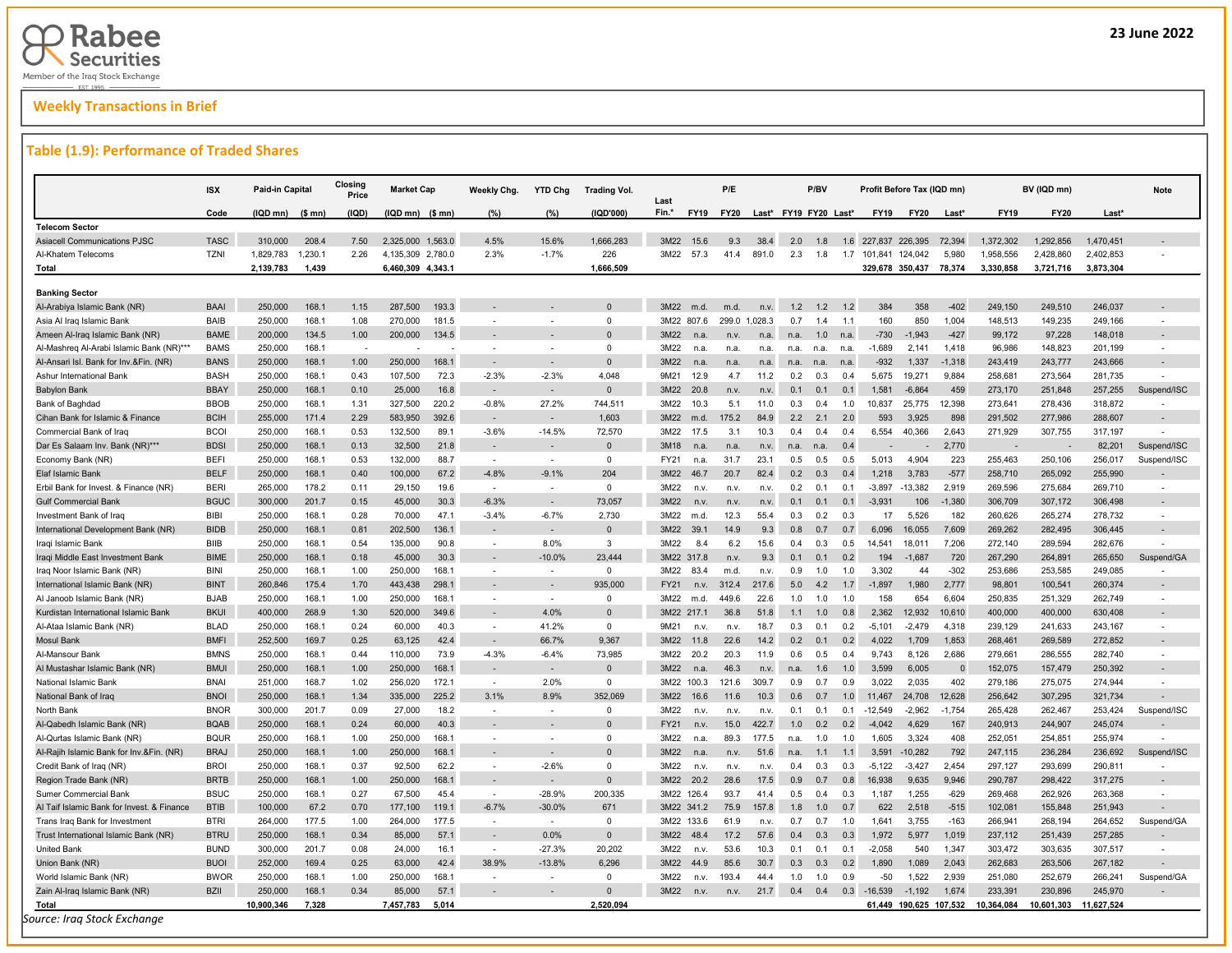

# **Table (2.0): Performance of Traded Shares**

|                                        | <b>ISX</b>  | Paid-in Capital |         | Closing<br>Price | <b>Market Cap</b>         |       | Weekly Chg.              | <b>YTD Chg</b> | <b>Trading Vol.</b> | Last        |                    | P/E            |                       |      | P/BV |      | Profit Before Tax (IQD mn) |             |          |             | BV (IQD mn)              |           | <b>Note</b>              |
|----------------------------------------|-------------|-----------------|---------|------------------|---------------------------|-------|--------------------------|----------------|---------------------|-------------|--------------------|----------------|-----------------------|------|------|------|----------------------------|-------------|----------|-------------|--------------------------|-----------|--------------------------|
|                                        | Code        | (IQD mn)        | $$$ mn) | (IQD)            | $(IQD$ mn $)$ $(S$ mn $)$ |       | (%)                      | (%)            | (IQD'000)           | Fin.*       | <b>FY19</b>        | <b>FY20</b>    | Last* FY19 FY20 Last* |      |      |      | <b>FY19</b>                | <b>FY20</b> | Last*    | <b>FY19</b> | <b>FY20</b>              | Last*     |                          |
| <b>Industry Sector</b>                 |             |                 |         |                  |                           |       |                          |                |                     |             |                    |                |                       |      |      |      |                            |             |          |             |                          |           |                          |
| <b>Baghdad for Packing Materials</b>   | <b>IBPM</b> | 1,080           | 0.7     | 2.00             | 2,160                     | 1.5   | $\sim$                   |                | $\Omega$            |             | 3M22 114.0         | 311.2          | n.v.                  | 2.0  | 2.1  | 2.0  | 22                         |             | 26       | 1,046       | 1,053                    | 1,099     |                          |
| <b>Baghdad Soft Drinks</b>             | <b>IBSD</b> | 204,335         | 137.4   | 4.11             | 839,818                   | 564.6 | $-1.9%$                  | 1.5%           | 632,221             | 3M22        | 11.5               | 12.0           | n.a.                  | 1.6  | 1.7  | 1.7  | 57,217                     | 68,911      | 6,606    | 366,178     | 427,225                  | 507,173   |                          |
| <b>Electronic Industries</b>           | <b>IELI</b> | 18,000          | 12.1    | 0.45             | 8,100                     | 5.4   |                          |                | $\mathbf{0}$        | 6M17        | n.a.               | n.a.           | n.v.                  | n.a. | n.a  | 0.6  |                            |             | $-902$   |             |                          | 12,921    | Suspend/ISC              |
| Fallujah for Construction Mat. (NR)    | <b>IFCM</b> | 3,120           | 2.1     | 3.67             | 11,450                    | 7.7   | 4.9%                     | 25.1%          | 35,882              |             | 9M21 166.9         | n.v.           | 80.1                  | 1.3  | 1.6  | 3.9  | 28                         | $-94$       | 107      | 3,575       | 2,952                    | 2,952     |                          |
| Nationality H. Furniture (NR)***       | <b>IHFI</b> | 1,660           | 1.1     | 1.71             | 2.839                     | 1.9   |                          | 31.5%          | 4.120               | <b>FY21</b> | n.a.               | n.v            | n.a.                  | n.a. | 1.0  | 1.3  |                            | $-63$       | 204      |             | 2.311                    | 2.107     |                          |
| Al-Hilal Industries                    | <b>IHLI</b> | 12,375          | 8.3     | 0.78             | 9,653                     | 6.5   | $\overline{\phantom{a}}$ | 62.5%          | 18,228              | 9M21        | n.a                | n.a.           | n.v.                  | n.a. | n.v. | n.v  | $\sim$                     |             | $-446$   |             | $-20,746$                | $-21,625$ |                          |
| Iraqi for Carton Manufacturies         | <b>IICM</b> | 7,590           | 5.1     | 0.96             | 7,286                     | 4.9   | $\overline{\phantom{a}}$ | $-8.6%$        | 7,159               | 6M21        | n.a.               | n.a            | n.v.                  | n.a. | n.a  | n.v. |                            |             | $-149$   |             |                          | $-3,643$  |                          |
| Iraqi Date Processing & Marketing      | <b>IIDP</b> | 17.250          | 11.6    | 1.04             | 17,940                    | 12.1  | $-1.0%$                  | $-10.3%$       | 7.002               |             | 9M21 281.8 2.766.9 |                | n.v.                  | 1.0  | 1.0  | 0.9  | 80                         | 9           | $-1.109$ | 20.996      | 21.067                   | 21.030    |                          |
| Iraqi Engineering Works                | <b>IIEW</b> | 1,500           | 1.0     | 4.60             | 6,900                     | 4.6   |                          | 78.3%          | $\mathbf{0}$        | 3M22        |                    | n.a            | n.v.                  | n.a. |      | 7.1  |                            |             | $-11$    |             |                          | 976       |                          |
| Iraqi For Tufted Carpets               | <b>IITC</b> | 500             | 0.3     | 16.50            | 8,250                     | 5.5   | $\sim$                   | 10.0%          | 9,042               | 3M22        | 6.7                | 8.1            | n.v.                  | 1.8  | 1.8  | 3.0  | 749                        | 688         | 226      | 2,514       | 2,713                    | 2,756     | $\sim$                   |
| Al -Khazer for Construction M.         | <b>IKHC</b> | 1,100           | 0.7     | 2.10             | 2,310                     | 1.6   | ٠                        | 10.5%          | 1,735               |             | FY21 125.2         | 12.1           | 8.1                   | 1.1  | n.a. | 1.3  | 12                         | 101         | 285      | 1,370       |                          | 1,779     |                          |
| AL-Kindi of Veterinary Vac.            | <b>IKLV</b> | 5.940           | 4.0     | 1.46             | 8.672                     | 5.8   | $-0.7%$                  | $-6.4%$        | 23.301              | 3M22        | 46.3               | 411.5          | n.v.                  | 1.4  | n.a  | 1.2  | 217                        | 19          | $-143$   | 7,092       | $\sim$                   | 7.125     | $\sim$                   |
| Al-Mansour Pharmaceutical Industries   | <b>IMAP</b> | 16,000          | 10.8    | 2.44             | 39,040                    | 26.2  | $-2.4%$                  | 14.0%          | 20,005              | 3M22        | n.v.               | n.v.           | n.v.                  | 1.1  | 1.6  | 3.9  | 1,961                      | $-286$      | $-64$    | 5,511       | 5,755                    | 10,103    |                          |
| Modern Chemical Industries (NR)        | <b>IMCI</b> | 180             | 0.1     | 100.00           | 18,000                    | 12.1  | $\overline{a}$           | 43.9%          | $^{\circ}$          | 3M22        | n.v.               | n.v.           | n.v.                  | 3.6  | 2.3  | 3.8  | $-42$                      | $-169$      | $-18$    | 5,006       | 4,838                    | 4.757     |                          |
| Modern Construction Mat. (NR)          | <b>IMCM</b> | 5,371           | 3.6     | 0.47             | 2,524                     | 1.7   | $\overline{\phantom{a}}$ |                | $\Omega$            | <b>FY13</b> | n.a.               | n.a            | 10.4                  | n.a. |      | 0.5  |                            |             | 263      |             |                          | 4,936     | Suspend/ISC              |
| National Comp. for Met. Ind. M.&B.     | IMIB        | 7,500           | 5.0     | 2.10             | 15,750                    | 10.6  | $-6.7%$                  | $-9.5%$        | 9,793               | 3M22        | n.v.               | n.v.           | 20.8                  | n.v. | n.v. | 3.0  | $-541$                     | $-299$      | 189      | $-3, 117$   | $-3,246$                 | 5,251     |                          |
| Modern Sewing***                       | <b>IMOS</b> | 2,000           | 1.3     | 5.99             | 11,980                    | 8.1   | $-4.2%$                  | 13.0%          | 14,679              | 3M22        | 19.6               | 39.7           | 34.1                  | 2.9  | 5.2  | 3.4  | 391                        | 396         | 152      | 2,230       | 2,561                    | 3,476     |                          |
| National Chemical & Plastic Industries | <b>INCP</b> | 15.188          | 10.2    | 2.36             | 35,843                    | 24.1  | $-0.4%$                  | $-2.5%$        | 38,990              | 9M21        | 28.1               | n.a.           | 31.8                  | 8.4  | n a  | 3.1  | 1.026                      | ÷,          | 845      | 3.430       | ٠.                       | 11.502    |                          |
| Ready Made Clothes***                  | <b>IRMC</b> | 3,187           | 2.1     | 6.00             | 19,120                    | 12.9  | $-17.2%$                 | $-53.8%$       | 18,488              | 3M22        | 116.1              | 170.8          | 129.9                 | 10.7 | 8.8  | 7.8  | 198                        | 111         | 21       | 1,864       | 2,149                    | 2,458     |                          |
| The Light and Mining Industries (NR)   | ITLI        | 16,800          | 11.3    | 0.31             | 5,208                     | 3.5   | $\sim$                   |                | $\mathbf 0$         | <b>FY17</b> | n.a.               | n.a            | n.v.                  | n.a. | n.a. | n.v  |                            |             | $-1,547$ |             |                          | $-19,806$ | Suspend/ISC              |
| Total                                  |             | 340.676         | 229.0   |                  | 1,072,843                 | 721.2 |                          |                | 840.645             |             |                    |                |                       |      |      |      | 57.396                     | 69.331      | 4.535    | 417,697     | 448.632                  | 557,328   |                          |
|                                        |             |                 |         |                  |                           |       |                          |                |                     |             |                    |                |                       |      |      |      |                            |             |          |             |                          |           |                          |
| <b>Hotel &amp; Tourism Sector</b>      |             |                 |         |                  |                           |       |                          |                |                     |             |                    |                |                       |      |      |      |                            |             |          |             |                          |           |                          |
| Ashour Hotel (NR)                      | <b>HASH</b> | 376             | 0.3     | 9.39             | 3,534                     | 2.4   | $-1.2%$                  | 46.7%          | 953                 | 3M22        | n.v                | n.v            | n.a.                  | 18.1 | 181  | 26.5 | $-29$                      | $\Omega$    |          | 133         | 133                      | 133       |                          |
| <b>Baghdad Hotel</b>                   | <b>HBAG</b> | 3,844           | 2.6     | 8.10             | 31,136                    | 20.9  | 1.3%                     | 3.6%           | 67,454              | 3M22        | 13.5               | 142.4          | 13.9                  | 4.1  | 4.7  | 3.6  | 2,386                      | 216         | 560      | 7,827       | 6,519                    | 8,695     |                          |
| <b>Babylon Hotel</b>                   | <b>HBAY</b> | 2,000           | 1.3     | 85.00            | 170,000                   | 114.3 | $\sim$                   | 6.3%           | 2,519               | 3M22        | 36.2               | 80.3           | 35.9                  | 13.0 | 17.2 | 12.6 | 4,146                      | 1,933       | 3,117    | 11,550      | 9,013                    | 13,530    |                          |
| <b>Ishtar Hotels</b>                   | <b>HISH</b> | 7,000           | 4.7     | 7.38             | 51,660                    | 34.7  | $-7.8%$                  | 60.4%          | 118,092             | 3M22        | n.a                | n.v.           | n.v.                  | n.a. | 3.5  | 5.7  | $\sim$                     | $-1,907$    | $-165$   |             | 10,499                   | 9,076     |                          |
| Karbala Hotels***                      | <b>HKAR</b> | 7,500           | 5.0     | 1.03             | 7,725                     | 5.2   | 17.0%                    | 12.0%          | 17,097              | 3M22        | n.v                |                | 179.6 2.018.5         | 0.8  | 0.7  | 0.9  | $-4$                       | 35          | $-5$     | 8,170       | 8,203                    | 8,197     |                          |
| Mansour Hotel                          | <b>HMAN</b> | 2,923           | 2.0     | 14.50            | 42,384                    | 28.5  | 1.4%                     | 38.1%          | 10,443              | 3M22        | 50.2               | n.v.           | 35.0                  | 9.0  | 9.5  | 14.1 | 757                        | $-1,104$    | 303      | 4,201       | 2,771                    | 3,009     |                          |
| National Company for Tourism Inv.      | <b>HNTI</b> | 6,253           | 4.2     | 10.30            | 64,408                    | 43.3  |                          | 19.1%          | $\Omega$            | 3M22        | 44.2               | n.a.           | 375.6                 | 4.2  | n.a. | 3.9  | 1.286                      |             | 43       | 13,548      |                          | 16,610    | Suspend/GA               |
| Palestine Hotel                        | <b>HPAL</b> | 4,470           | 3.0     | 8.25             | 36,878                    | 24.8  | $\blacksquare$           | $-1.7%$        | $\Omega$            | 3M22        | 98.7               | n.a            | 38.8                  | 4.8  | n.a  | 4.0  | 430                        |             | 238      | 8,822       | $\overline{\phantom{a}}$ | 9,133     | Suspend/GA               |
| Al-Sadeer Hotel***                     | <b>HSAD</b> | 1,363           | 0.9     | 13.50            | 18,399                    | 12.4  |                          | 26.2%          | $\Omega$            | 3M22        | m.d.               | m.d            | n.v.                  | n.v. | n.v. | 16.5 | $-146$                     | $-139$      | $-26$    | $-819$      | $-957$                   | 1,118     | Suspend/GA               |
| Mosul Dam Tourist Village (NR)         | <b>HTVM</b> | 240             | 0.2     | 6.27             | 1,505                     | 1.0   |                          | 71.8%          | $\mathsf 0$         | 3M22        | 12.1               | n.v.           | n.v.                  | n.v. | n.v. | n.a  | 109                        | $-177$      | 11       | $-1,417$    | $-1,579$                 |           | Suspend/GA               |
| Total                                  |             | 35.969          | 24.2    |                  | 427,628                   | 287.5 |                          |                | 216.557             |             |                    |                |                       |      |      |      | 8.936                      | $-1.142$    | 4.077    | 52.017      | 34.602                   | 69,501    |                          |
|                                        |             |                 |         |                  |                           |       |                          |                |                     |             |                    |                |                       |      |      |      |                            |             |          |             |                          |           |                          |
| <b>Services Sector</b>                 |             |                 |         |                  |                           |       |                          |                |                     |             |                    |                |                       |      |      |      |                            |             |          |             |                          |           |                          |
| Al-Ameen Estate Inv.                   | SAEI        | 6,960           | 4.7     | 1.50             | 10,440                    | 7.0   |                          |                | $\Omega$            | 3M22        | 30.7               | 30.1           | 51.3                  | 0.7  | 0.7  | 1.4  | 169                        | 174         | $-38$    | 6,453       | 7,093                    | 7,308     |                          |
| AL-Badia for General Trans             | SBAG        | 2,200           | 1.5     | 0.59             | 1,298                     | 0.9   | ÷                        |                | $^{\circ}$          | FY18        | n.a.               | n.a.           | n.v.                  | n.a. | n.a  | 0.3  |                            |             | $-203$   |             |                          | 4,932     | Suspend/ISC              |
| <b>Baghdad Passengers Transport</b>    | <b>SBPT</b> | 1,000           | 0.7     | 34.50            | 34,500                    | 23.2  | 5.4%                     | 25.5%          | 57,169              | 3M22        | 10.1               | 11.9           | 18.4                  | 4.6  | 4.5  | 6.1  | 1,785                      | 1,559       | 1,078    | 3,891       | 4,107                    | 5,623     |                          |
| Ibdaa Al-Sharq Al-Awsat G. Cont. (NR)  | SIBD        | 3,000           | 2.0     |                  |                           |       |                          |                | $\Omega$            | 3M22        | n.a.               | n.a.           | n.a.                  | n.a. | n.a  | n.a  | 164                        | 201         | $-48$    | 4,510       | 4,682                    | 4,624     | Suspend/GA               |
| Iraqi for General Transp. (NR)         | <b>SIGT</b> | 3,900           | 2.6     | 1.14             | 4,446                     | 3.0   |                          |                | $\Omega$            | 3M21        | n.a                | n.a            | n.v.                  | n.a. |      | 1.4  |                            |             | $-29$    |             |                          | 3,183     | Suspend/ISC              |
| Iraqi Land Transport                   | SILT        | 14,000          | 9.4     | 1.55             | 21,700                    | 14.6  | $\sim$                   | $\sim$         | $\Omega$            | 3M20        | n.v.               | n.a.           | n.v.                  | 2.7  | n.a  | 2.8  | $-1,226$                   | ÷.          | 424      | 7,733       |                          | 7,733     | Suspend/ISC              |
| Kharkh Tour Amuzement City***          | <b>SKTA</b> | 1,500           | 1.0     | 2.80             | 4,200                     | 2.8   |                          | $-6.7%$        | 40,952              |             | 3M22 151.7         | n <sub>v</sub> | 4.0                   | 4.1  | 3.9  | 2.6  | 34                         | $-42$       | 263      | 1,161       | 1,119                    | 1,641     |                          |
| Al-Mosul for Funfairs***               | <b>SMOF</b> | 1,500           | 1.0     | 12.35            | 18,525                    | 12.5  | 2.1%                     | 9.3%           | 77,138              | 3M22        | 50.7               | 346.2          | 170.7                 | 6.5  | 6.4  | 8.9  | 252                        | 37          | $-55$    | 1,982       | 2,021                    | 2,084     | $\overline{\phantom{a}}$ |
| Mamoura Real-estate Inv                | <b>SMRI</b> | 22,780          | 15.3    | 4.90             | 111,622                   | 75.0  | 6.8%                     | 100.8%         | 284,869             | 3M22        | m.d.               | m.d.           | 77.4                  | 1.7  | 3.0  | 4.5  |                            | 27          | 57       | 23,364      | 23,391                   | 24,797    |                          |
| AL-Nukhba for Construction             | SNUC        | 2,066           | 1.4     | 0.45             | 929                       | 0.6   | 28.6%                    | $-10.0%$       | 4,778               | 9M21        | n.v.               | n.v.           | 438.3                 | 0.3  | 0.3  | 0.4  | $-13$                      | $-12$       | 5        | 2,528       | 2,516                    | 2,516     |                          |
| Total                                  |             | 58,906          | 39.6    |                  | 207,660                   | 139.6 |                          |                | 464,907             |             |                    |                |                       |      |      |      | 1,165                      | 1,944       | 1,455    | 51,623      | 44,929                   | 64,443    |                          |
| Source: Irag Stock Exchange            |             |                 |         |                  |                           |       |                          |                |                     |             |                    |                |                       |      |      |      |                            |             |          |             |                          |           |                          |
|                                        |             |                 |         |                  |                           |       |                          |                |                     |             |                    |                |                       |      |      |      |                            |             |          |             |                          |           |                          |

**5**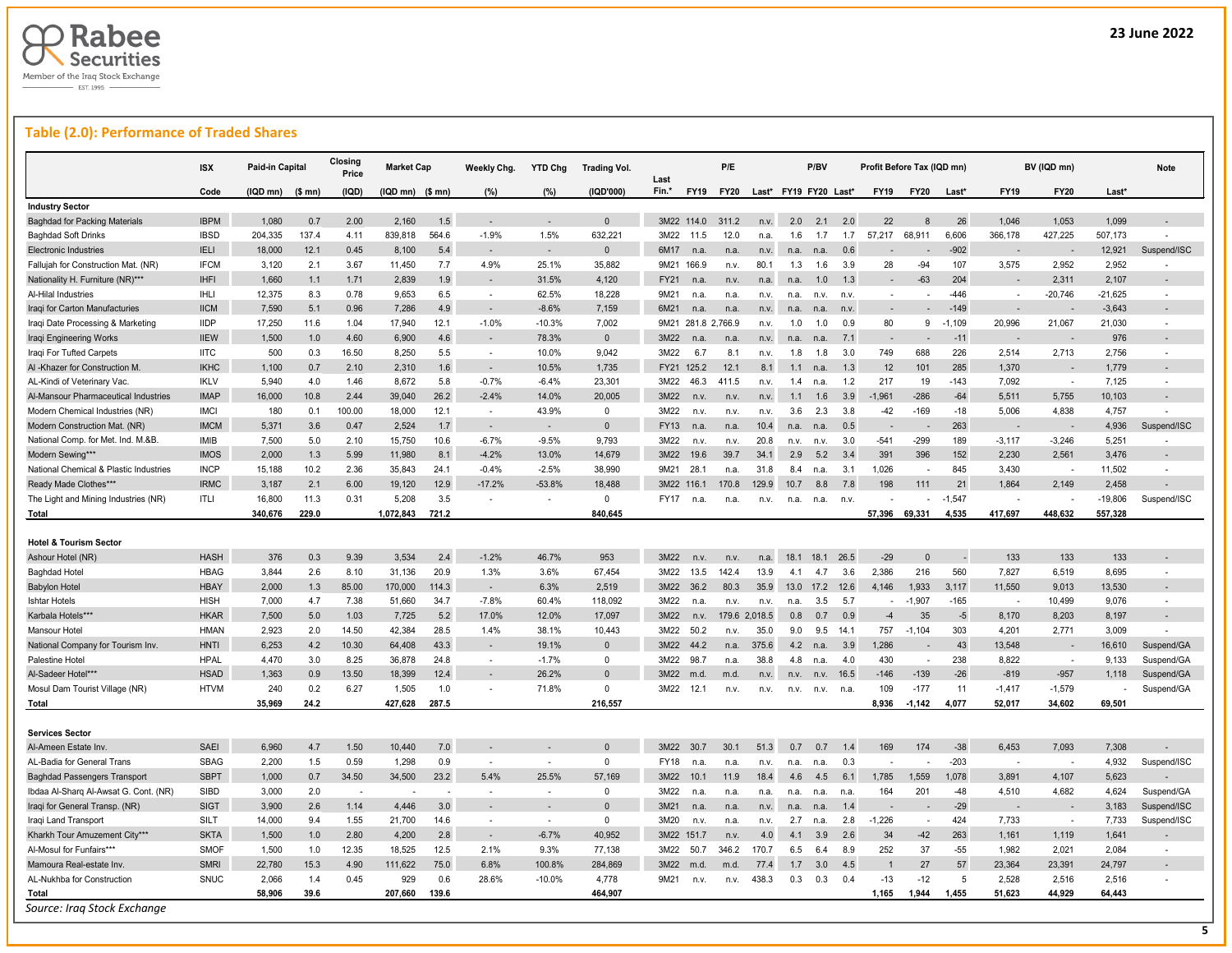

#### **Table (2.1): Performance of Traded Shares**

|                                        | <b>ISX</b>  | Paid-in Capital |           | Closing<br>Price | <b>Market Cap</b> |       | Weekly Chg.              | <b>YTD Cha</b>           | Trading Vol. | Last  |                  | P/E        |            |                                 | P/BV           |     | Profit Before Tax (IQD | mn)                      |        |                                                          | BV (IQD mn)              |        | <b>Note</b>              |
|----------------------------------------|-------------|-----------------|-----------|------------------|-------------------|-------|--------------------------|--------------------------|--------------|-------|------------------|------------|------------|---------------------------------|----------------|-----|------------------------|--------------------------|--------|----------------------------------------------------------|--------------------------|--------|--------------------------|
|                                        | Code        | (IQDm)          | ( \$ m n) | (IQD)            | $(IQDmn)$ $(Smn)$ |       | (%)                      | (%)                      | (1QD'000)    | Fin.* |                  |            |            | FY19 FY20 Last* FY19 FY20 Last* |                |     | <b>FY19</b>            | <b>FY20</b>              | Last*  | <b>FY19</b>                                              | <b>FY20</b>              | Last*  |                          |
| <b>Agriculture Sector</b>              |             |                 |           |                  |                   |       |                          |                          |              |       |                  |            |            |                                 |                |     |                        |                          |        |                                                          |                          |        |                          |
| Al-Ahlyia for Agricultural Prod.       | AAHP        | 575             | 0.4       | 0.90             | 518               | 0.3   | $-4.3%$                  | $-4.3%$                  | 3.316        | 9M21  | 30.5             | 34.8       | n.v.       | 1.8                             | 2.0            | 1.7 | 21                     | 18                       | -9     | 348                                                      | 327                      | 313    |                          |
| Iraqi Agricultural Products Mark. Meat | <b>AIPM</b> | 5.000           | 3.4       | 5.13             | 25.650            | 17.2  | 0.6%                     | 14.0%                    | 11.883       | 3M22  |                  | 43.6 735.2 | 48.4       | 3.0                             | 2.8            | 2.6 | 641                    | 36                       | 133    | 8.034                                                    | 8,162                    | 9.946  | $\overline{\phantom{a}}$ |
| Iraqi Agricultural Products            | <b>AIRP</b> | 360             | 0.2       | 22.00            | 7.920             | 5.3   | 4.8%                     | 18.9%                    | 437.832      | 3M22  | 32.3             | 34.3       | 13.1       | 1.7                             | 1.8            | 2.9 | 158                    | 156                      | 151    | 2,532                                                    | 2.504                    | 2.753  | $\overline{\phantom{a}}$ |
| Iraqi for Seed Production***           | AISP        | 20,000          | 13.4      | 10.88            | 217,600           | 146.3 | 7.3%                     | 20.8%                    | 733.232      | 9M21  | 16.7             | 7.9        | n.v.       | 3.3                             | 3.0            | 2.8 | 4.741                  | 14.088                   | 8.356  | 24.344                                                   | 36.376                   | 76.689 |                          |
| Modern Animal & Agr. Production        | AMAP        | 4.101           | 2.8       | 0.21             | 861               | 0.6   |                          |                          | $\Omega$     | 6M20  | n.a.             | n.a.       | 9.8        | n.a. n.a.                       |                | 0.2 |                        |                          | 44     |                                                          | $\overline{\phantom{a}}$ | 4.066  | Suspend/ISC              |
| Middle East Prod. & Marketing-Fish     | AMEF        | 300             | 0.2       | 8.25             | 2.475             | 1.7   | $\overline{\phantom{a}}$ | $\overline{\phantom{a}}$ | 124.143      | 6M21  | n.v.             | n.v.       | n.v.       | 1.9                             | 4.3            | 3.4 | $-174$                 | $-42$                    | 44     | 1,383                                                    | 664                      | 722    |                          |
| AL - Rebas for Poultry & Feed          | <b>AREB</b> | 30,000          | 20.2      |                  |                   |       |                          |                          | $\Omega$     | FY21  |                  | n.a. n.a.  | n.a.       | n.a. n.a. n.a.                  |                |     | 2.794                  | 3.194                    | $-295$ | 41.062                                                   | 17.682                   | 51.386 |                          |
| Total                                  |             | 30,336          | 20.4      |                  | 255,024           | 171.4 |                          |                          | 1,310,406    |       |                  |            |            |                                 |                |     | 5,386                  | 14,257                   | 8,718  | 36,641                                                   | 48,032                   | 94,489 |                          |
| <b>Insurance Sector</b>                |             |                 |           |                  |                   |       |                          |                          |              |       |                  |            |            |                                 |                |     |                        |                          |        |                                                          |                          |        |                          |
| AHliya For Insurance (NR)              | <b>NAHF</b> | 7,000           | 4.7       | 0.50             | 3,500             | 2.4   | $\overline{\phantom{a}}$ | $-9.1%$                  | 66           | 3M22  | n.v.             | n.v.       | 6.5        | 0.5                             | .5             | 0.5 | $-271$                 | $-113$                   | 126    | 2,168                                                    | 2,075                    | 7,316  |                          |
| Al-Ameen for Insurance***              | <b>NAME</b> | 4.690           | 3.2       | 0.60             | 2.814             | 1.9   | $\overline{\phantom{a}}$ | $-8.8%$                  | $\mathbf 0$  |       | 3M22 118.2       | 19.9       | 7.3        | 0.7                             | 0.7            | 0.6 | 26                     | 144                      | 79     | 4.040                                                    | 4.228                    | 4.616  | Suspend/GA               |
| Dar Al-Salam for Insurance (NR)        | <b>NDSA</b> | 7.000           | 4.7       | 0.54             | 3.780             | 2.5   | $\overline{\phantom{a}}$ | $-6.9%$                  | 820          | 9M21  | 33.0             | 48.7       | 54.7       | 0.6                             | 0.8            | 0.5 | 162                    | 161                      | 5      | 8,055                                                    | 8.077                    | 7.688  |                          |
| Gulf Insurance&Reinsurance***          | <b>NGIR</b> | 7.000           | 4.7       | 0.36             | 2.520             | 1.7   | 2.9%                     | $-46.3%$                 | 290          |       | 9M21 123.9 323.2 |            | 29.0       | 0.6                             | 2.1            | 0.3 | 13                     | 18                       | 65     | 2.361                                                    | 2,366                    | 7.605  |                          |
| Al-Hamraa for Insurance (NR)***        | <b>NHAM</b> | 25,000          | 16.8      | 0.80             | 20,000            | 13.4  |                          | $-18.4%$                 | $\Omega$     | 3M22  | 5.0              | 3.3        | n.a.       | 0.3                             | 0.3            | 1.8 | 686                    | 1.057                    | 841    | 9,287                                                    | 10,578                   | 11,351 |                          |
| Total                                  |             | 50.690          | 34.1      |                  | 32,614            | 21.9  |                          |                          | 1.175        |       |                  |            |            |                                 |                |     | 617                    | 1,267                    | 1.116  | 25,911                                                   | 27,323                   | 38.576 |                          |
| <b>Investment Sector</b>               |             |                 |           |                  |                   |       |                          |                          |              |       |                  |            |            |                                 |                |     |                        |                          |        |                                                          |                          |        |                          |
| Al-Ameen Financial Inv. (NR)           | <b>VAMF</b> | 1.500           | 1.0       | 0.55             | 825               | 0.6   | $\overline{\phantom{a}}$ | $-8.3%$                  | $\Omega$     | 3M22  |                  | n.v. 404.9 | 106.8      | 1.6                             | $\overline{3}$ | 0.5 | $-7$                   | 3                        | $-1$   | 827                                                      | 829                      | 1,536  |                          |
| AL- Batek Investment (NR)              | <b>VBAT</b> | 1,000           | 0.7       | 0.45             | 450               | 0.3   | $\overline{\phantom{a}}$ | $\overline{\phantom{a}}$ | $\Omega$     |       | FY19 558.5       |            | n.a. 558.5 | 0.4                             | n.a.           | 0.4 |                        | $\overline{\phantom{a}}$ |        | 1.220                                                    | $\sim$                   | 1.220  | Suspend/ISC              |
| Al-Khair for Financial Inv. (NR)       | <b>VKHF</b> | 7,000           | 4.7       | 0.10             | 700               | 0.5   | $\overline{\phantom{a}}$ | $\overline{\phantom{a}}$ | $\Omega$     | 6M20  | n.v.             | n.a.       | n.v.       | 0.8                             | n.a.           | 0.3 | $-1.246$               | $\overline{\phantom{a}}$ | $-54$  | 2,048                                                    | $\sim$                   | 2.048  | Suspend/ISC              |
| Bain Al-Nahrain Financial Inv. (NR)    | <b>VMES</b> | 1.000           | 0.7       | 0.90             | 900               | 0.6   | $\overline{\phantom{a}}$ | $\overline{\phantom{a}}$ | $\Omega$     | 3M22  | n.v.             | n.v.       | n.v.       | 1.8                             | .9             | 1.9 | $-96$                  | $-35$                    | $-52$  | 498                                                      | 464                      | 466    |                          |
| AL-Wiaam for Financial Inv. (NR)       | <b>VWIF</b> | 2,000           | 1.3       | 0.25             | 500               | 0.3   | $\overline{\phantom{a}}$ | $-7.4%$                  | $\Omega$     | 3M22  | 24.3             | 12.8       | 11.5       | 0.7                             | 0.7            | 0.3 | 63                     | 120                      | $-17$  | 1.890                                                    | 1.992                    | 1.949  |                          |
| Al-Zaw raa for Financial Inv. (NR)     | <b>VZAF</b> | 1.150           | 0.8       | 0.31             | 357               | 0.2   | 29.2%                    | 55.0%                    | 80           | 3M22  | n.v.             | n.v.       | n.v.       | 0.4                             | 0.3            | 0.4 | $-58$                  | $-71$                    | $-4$   | 1,062                                                    | 1,167                    | 946    |                          |
| Total                                  |             | 13,650          | 9.2       |                  | 3,732             | 2.5   |                          |                          | 80           |       |                  |            |            |                                 |                |     | $-1.343$               | 17                       | $-127$ | 7,546                                                    | 4,452                    | 8.165  |                          |
| <b>Grand Total</b>                     |             | 13.570.356      | 9.123     |                  | 15.917.593 10.701 |       |                          |                          | 7.020.373    |       |                  |            |            |                                 |                |     |                        |                          |        | 463.282 626.736 205.679 14.286.376 14.930.990 16.333.330 |                          |        |                          |

*Source: Iraq Stock Exchange*

\*Average data was calculated according to the recent twelve months, by dividing the total trading volume in the last twelve months by the total number of trading days (excluding the No. of days shares were suspended due to *\*\* Last Financials: The date of the most recent financial statements.* 

P/E (Last): While calculating P/E (Last), we divided "Current Mcap" to "trailing net profit" when the recently announced financial statements are for the interim period. For the companies which trailing profit cannot be ca we divided "Current MCap" to "annualized YTD profit," while calculating P/E (Last). We adjusted unaudited profit before tax values by deducting 15% income tax, while calculating annualized YTD profit.

 *P/BV (Last): Calculated by dividing "Current Mcap" to "BV in its Last Financials".*

Iraqi banks started to publish IFRS annual reports starting 2016; however, interim period results are available according to Iraqi accounting rules. As a result, we will continue to depend only on the financial results pre *rules to be able to work with consistent data till the financial statements for both quarterly and annual data will be available according to IFRS standards.* 

\*\*\*When the original shares resume trading, we start using the number of shares that the company will reach after the capital increase with the assumption that the capital increase was reflected to the price of the shares. *Mcap.*

*Note: "Suspend/ISC" companies are not trading due to ISC Instructions.*

 *"Suspend/GA" companies are not trading due to General Assembly Meetings.*

"(NR)": These are the companies which are trading in the Non-Regular market (in compliance with Iraq Securities Commission law numbered 132/9 on 20/12/2012). These companies were moved to the secondary market (non-regular) decrease in their trading volume and the number of days that these companies are being traded for. Please note, according to the Regulations of the Secondary Market, in each trading session, the average share price will be maximum increase and decrease of +/-20% will be based on the average price in the previous session. The price should be valid during three effective trading sessions after the listing, and it will be free in the first trad "We use the FX rate given by the bank that Rabee Securities makes its banking transactions while calculating the dollar values in our research reports instead of CBI market FX rate to be more conservative."

L